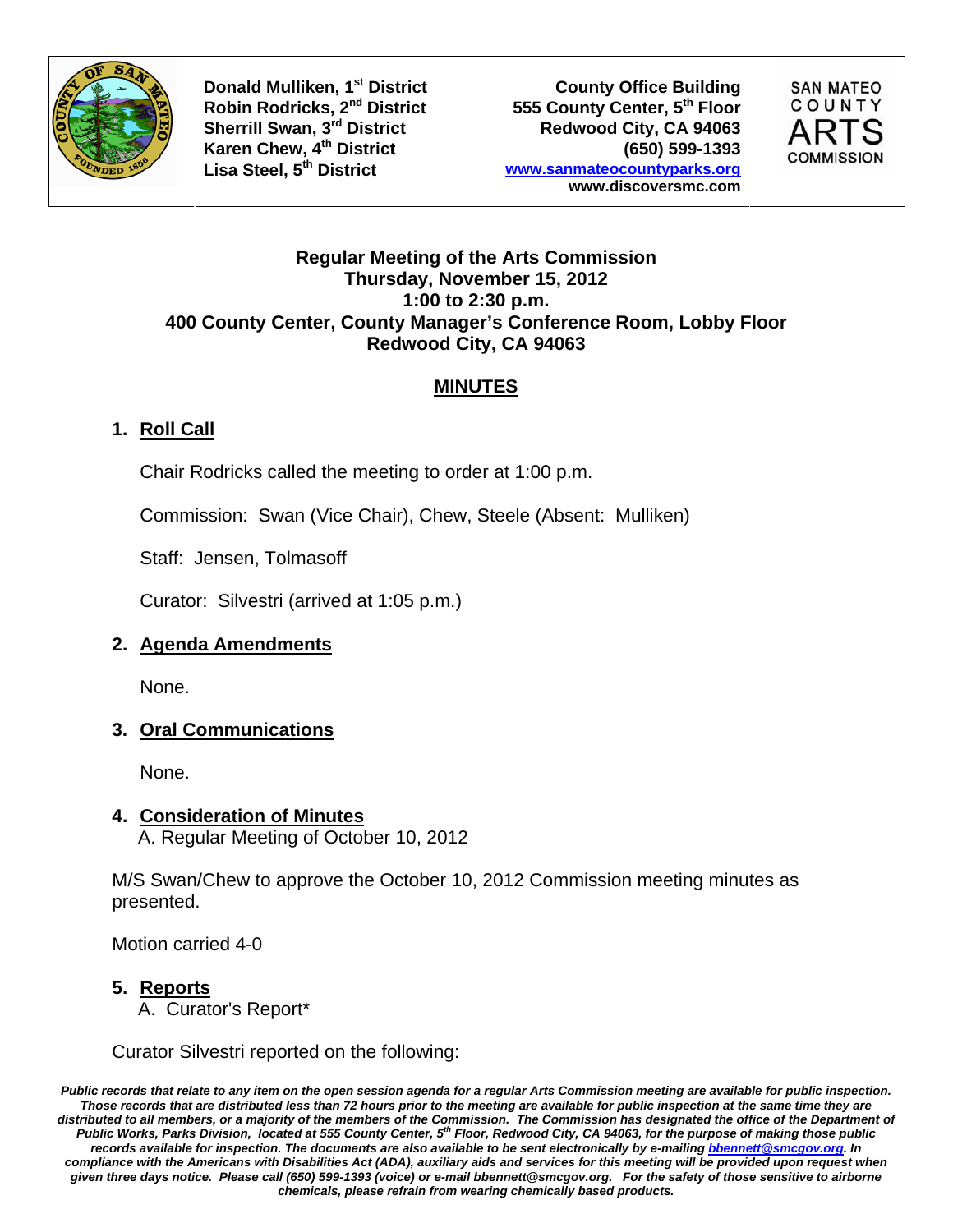The November/December show in the Caldwell Gallery, "Expressions in Watercolor," features watercolor paintings by Guy Magallanes and Alvin Joe. The show in the Community Gallery is a selection of Mr. Magallanes' and Mr. Joe's students' work.

Planning for the March 2013 women artists show was discussed. Curator Silvestri will locate a Juror to select the award recipients. She will curate the shows for the Caldwell and Community galleries. All Commissioners will be required to assist in the installation. Outreach to young women in high school and at the Community Colleges may be included in this effort.

B. Social Media Report [Commissioner Chew]

Commissioner Chew introduced Rubber Duck News, a Facebook/Twitter marketing concept for consideration. The rubber ducky visual used in photos acts as an interest driver for audiences to find in pictures regarding art events. Ms. Chew asked all Commissioners to provide her with arts events in their districts and arts-related information, on an on-going basis, to include in this Facebook/Twitter project. Chair Rodricks asked Staff Jensen to consider whether or not a hard copy of the Rubber Duck News would be appropriate to send to the Board of Supervisors in lieu of a standard Members' Memo. Commissioner Chew will provide Ms. Jensen with a readable sample on which a decision can be reported upon at the next meeting.

C. Report on applications for Grants & Workshop Manager [Comm. Rodricks]

Chair Rodricks provided an update on the RFP, which has been posted utilizing County site lists. Chair Rodricks also notified Mojalink, Thrive Alliance, Strategic Planning for Non Profits, AFTA Jobs, and the Foundation Network of the opening. Chair Rodricks and Commissioner Mulliken were selected as the Screening Committee. All Commissioners were encouraged to continue to be active in its distribution. Chair Rodricks will re-send the RFP to Commisioner Chew.

M/S Steele/Swan to extend the deadline to December 7, 2012, re-post on all current sites and invest \$75 in advertisement on Craig's List, should fewer than four applications come in by the initial deadline.

Motion carried 4-0.

### **6. Action Items**

A. Review and approve draft Arts Commission Policy (cont. from June meeting)

Commissioners discussed the policy and made with the following changes: third bullet under Public Art, replace "Approving" with "Advice and review"; under Conflict of Interest, change "management employees" to "contractors". Chair Rodricks will produce a final version and send to Staff Jensen who will ask County Counsel to review it.

M/S Swan/Chew to have County Counsel review the Arts Commission Policy after final revision.

Motion carried 4-0.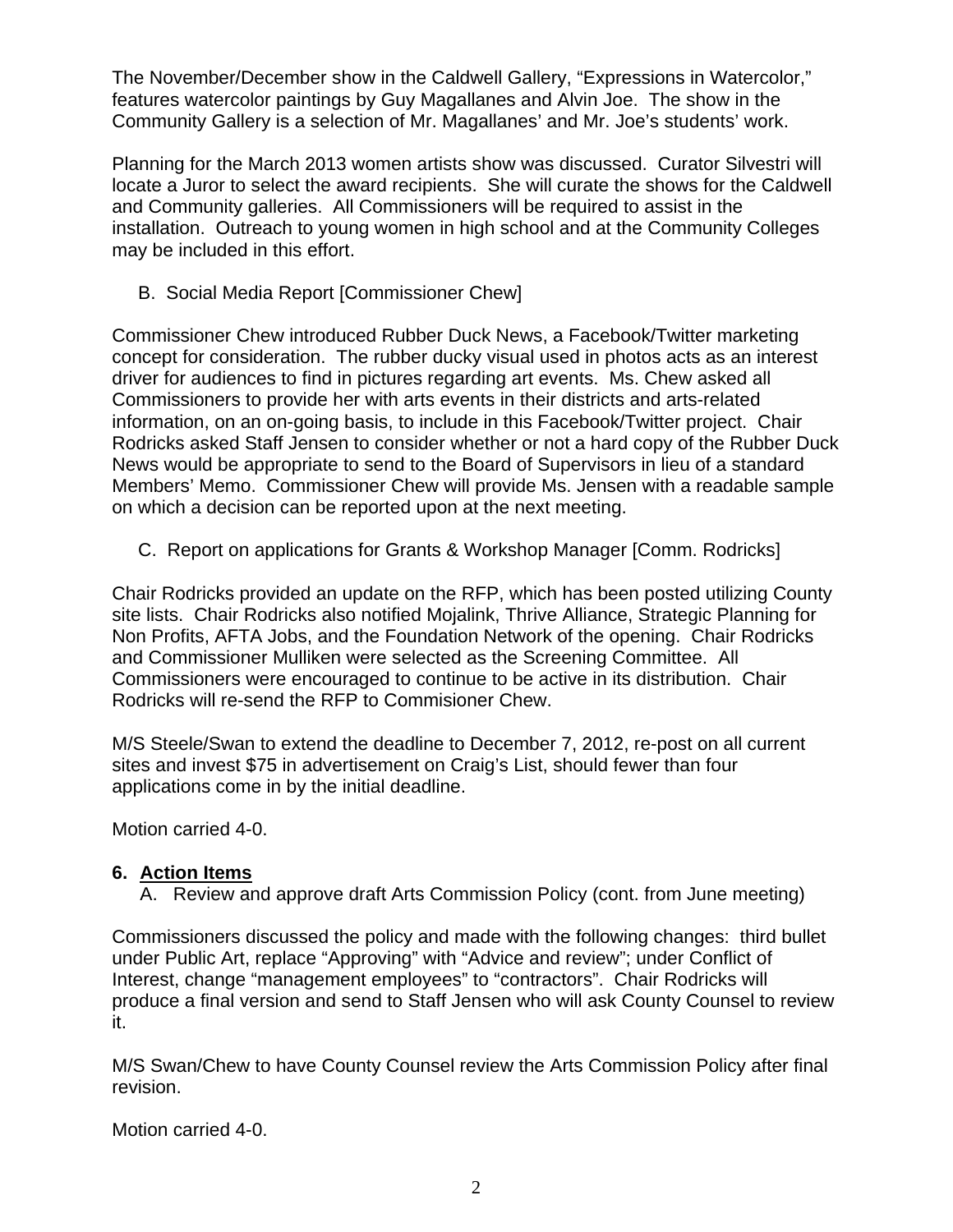B. Review and approve Revised Work Plan Calendar for 2012/2013

M/S Chew/Swan to approve the Revised Work Plan Calendar for 2012/2013.

Motion carried 4-0.

C. Review and adopt calendar of regular meetings for 2013

Staff informed the Commissioners that the 5<sup>th</sup> floor conference room in 555 County Center, Redwood City has been reserved for all Arts Commission regular meetings in 2013.

M/S Swan/Chew to approve the calendar of regular meetings for 2013.

Motion carried 4-0.

D. Join CSSSA California Arts Scholar Network

After discussion and passage of the item, Chair Rodricks committed to completing and sending application.

M/S Swan/Steele to support the CSSSA California Arts Scholar Network program and its requirements.

Motion carried 4-0.

### **7. Staff and Commission Reports**\*

None.

### **8. Discussion Items**

A. Producing meeting Minutes

Chair Rodricks stated that she would continue to produce the agenda and supporting documents; but, asked that the Commissioners rotate the responsibility of producing the minutes. The following rotation was agreed upon:

- December 2012: Commissioner Swan (District 3)

- January 2013: Commissioner Chew (District 4)
- February 2013: Commissioner Steele (District 5)
- March 2013: Commissioner Mulliken (District 1)

- April 2013: Commissioner Rodricks (District 2)…et cetera

Chair Rodricks offered to produce the minutes for the November 2012 meeting.

 B. Discussion of specific areas for focus of the grants program Discussion included:

 - Micro grants to artists and arts organizations with the inclusion of a Caldwell Gallery exhibit of grantees work (grant outcome documentation exhibit)

 - Year 1: Fund both arts educators and arts organizations, with an emphasis on partnerships. Commissioners Swan and Chew will contact Dick Sperisen at the County Office of Education to discuss targeted needs

C. Reminders — Commissioners should begin thinking about: